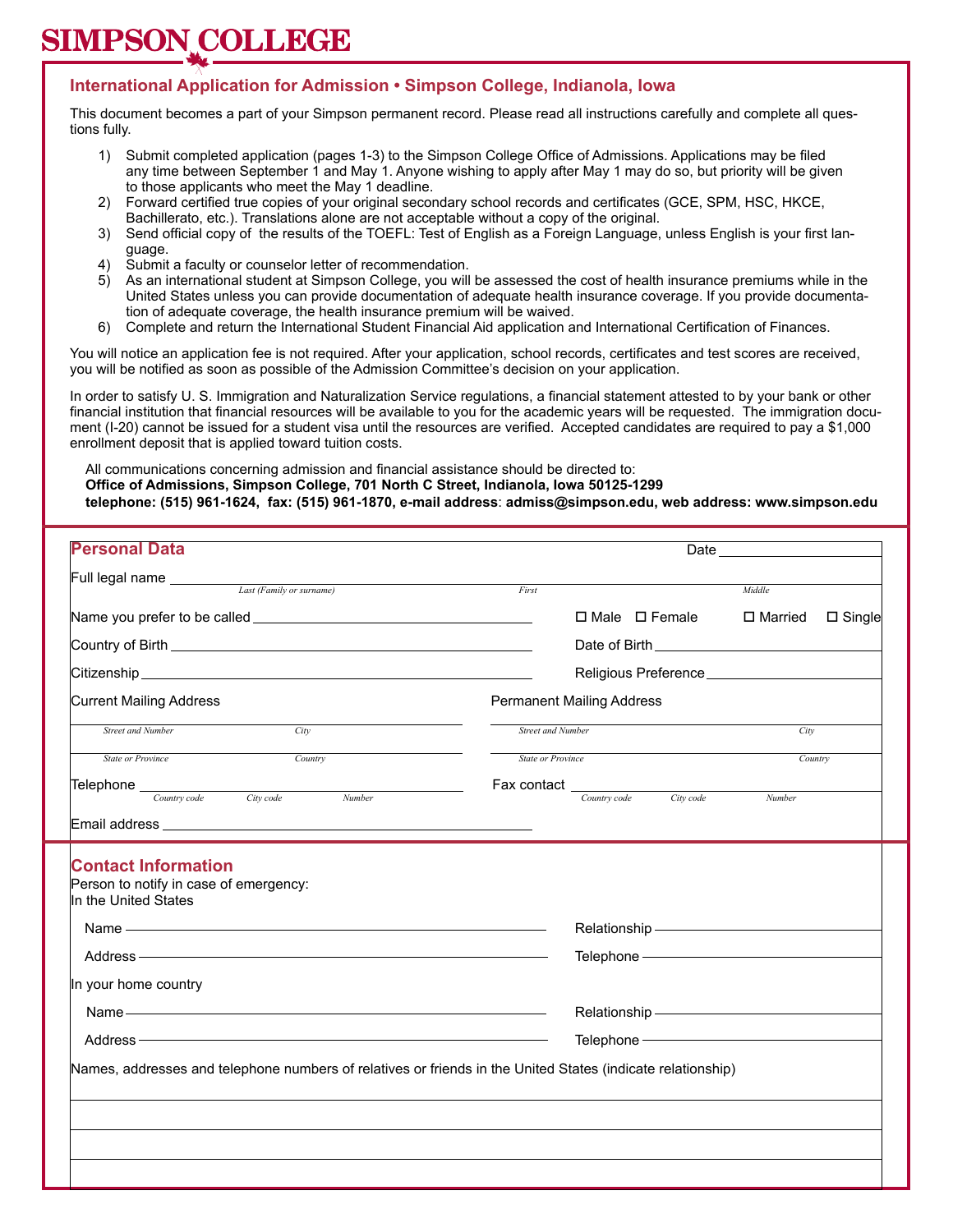| <b>Family Information</b>                                                                                                                                                                                                                 |                                                            |                            |               |
|-------------------------------------------------------------------------------------------------------------------------------------------------------------------------------------------------------------------------------------------|------------------------------------------------------------|----------------------------|---------------|
| Father's (spouse/guardian) full name ______                                                                                                                                                                                               |                                                            |                            |               |
|                                                                                                                                                                                                                                           | Last (Family or surname)                                   | (First)                    | (Middle Name) |
|                                                                                                                                                                                                                                           |                                                            |                            |               |
|                                                                                                                                                                                                                                           |                                                            |                            |               |
| Mother's (spouse/guardian) full name                                                                                                                                                                                                      | Last (Family or surname)                                   | (First)                    | (Middle Name) |
|                                                                                                                                                                                                                                           |                                                            |                            |               |
|                                                                                                                                                                                                                                           |                                                            |                            |               |
|                                                                                                                                                                                                                                           |                                                            |                            |               |
| List names of family members who attended or are attending Simpson:                                                                                                                                                                       |                                                            |                            |               |
| Please give names and ages of your brothers and sisters. If they have attended college, give the name(s) of the institution(s) at-<br>tended, dates, degrees received.                                                                    |                                                            |                            |               |
|                                                                                                                                                                                                                                           |                                                            |                            |               |
|                                                                                                                                                                                                                                           |                                                            |                            |               |
| <b>Simpson Plans</b>                                                                                                                                                                                                                      |                                                            |                            |               |
| Planned enrollment date-<br>Year<br>Month                                                                                                                                                                                                 |                                                            |                            |               |
| Applying as:                                                                                                                                                                                                                              | $\Box$ freshman (coming directly from secondary school) or | transfer student<br>$\Box$ |               |
|                                                                                                                                                                                                                                           |                                                            |                            |               |
| List college activities in which you would like to participate - The Collection Collective College activities in which you would like to participate - The Collection Collection Collection Collection Collection Collection C            |                                                            |                            |               |
| How did you learn about Simpson College?                                                                                                                                                                                                  |                                                            |                            |               |
|                                                                                                                                                                                                                                           |                                                            |                            |               |
|                                                                                                                                                                                                                                           |                                                            |                            |               |
| <b>Medical Insurance</b>                                                                                                                                                                                                                  |                                                            |                            |               |
|                                                                                                                                                                                                                                           |                                                            |                            |               |
| Do you have medical insurance which will provide coverage while you are studying in the United States? $\Box$ Yes<br>If yes, you will need to complete the insurance waiver prior to your enrollment or be charged for medical insurance. |                                                            |                            | No.<br>0      |
| <b>Residency Information</b>                                                                                                                                                                                                              |                                                            |                            |               |
|                                                                                                                                                                                                                                           |                                                            |                            |               |
| What type of visa do you now hold? $\square$ Exchange visitor (J) $\square$ Student (F) $\square$ Government official                                                                                                                     |                                                            |                            | $\Box$ Other  |
| If you hold an F visa, what institution issued you the form I-20? [14] The manuscription of the state of the state of the state of the state of the state of the state of the state of the state of the state of the state of             |                                                            |                            |               |
|                                                                                                                                                                                                                                           |                                                            |                            |               |

Name(s) of colleges/universities you have attended and dates of attendance since entering the U.S.

Name **Name Name** *Name Name Dates attended* 

**2**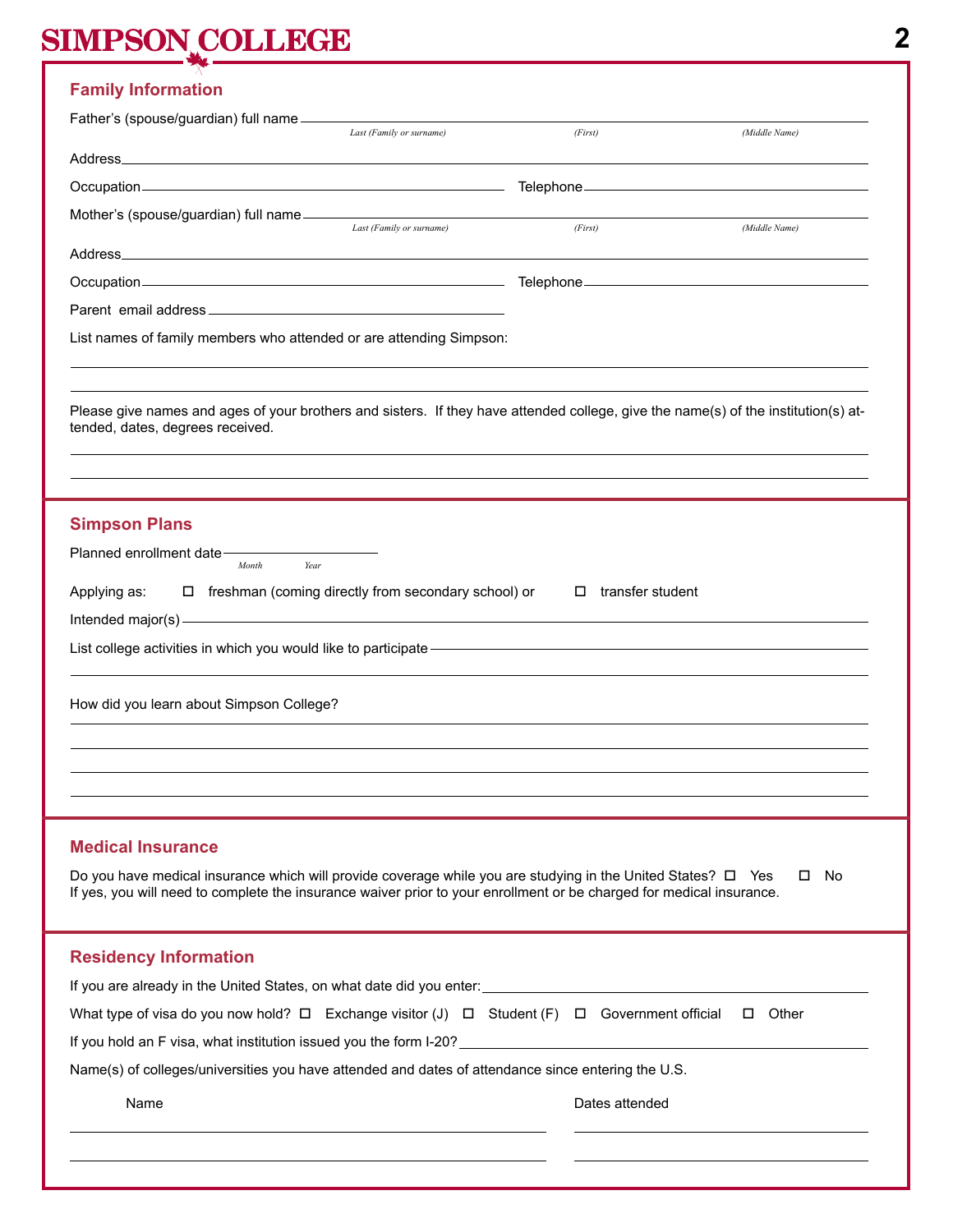### **Academic Record**

List in chronological order all secondary and post-secondary education you have undertaken as well as educational programs not completed.

| Name of School                                                                                                                                                                                                                                                                                                                                                                                                                                        | Location                                                                   | Dates<br>Attended | Type of<br>School | Language of<br>Instruction | Certificates,<br>Diplomas,<br>Degrees Earned |  |
|-------------------------------------------------------------------------------------------------------------------------------------------------------------------------------------------------------------------------------------------------------------------------------------------------------------------------------------------------------------------------------------------------------------------------------------------------------|----------------------------------------------------------------------------|-------------------|-------------------|----------------------------|----------------------------------------------|--|
|                                                                                                                                                                                                                                                                                                                                                                                                                                                       |                                                                            |                   |                   |                            |                                              |  |
|                                                                                                                                                                                                                                                                                                                                                                                                                                                       |                                                                            |                   |                   |                            |                                              |  |
|                                                                                                                                                                                                                                                                                                                                                                                                                                                       |                                                                            |                   |                   |                            |                                              |  |
| Are you presently enrolled at a college/university?                                                                                                                                                                                                                                                                                                                                                                                                   | □ Yes □ No                                                                 |                   |                   |                            |                                              |  |
|                                                                                                                                                                                                                                                                                                                                                                                                                                                       |                                                                            |                   |                   |                            |                                              |  |
| If not, describe your activities since you were last enrolled in school.                                                                                                                                                                                                                                                                                                                                                                              |                                                                            |                   |                   |                            |                                              |  |
|                                                                                                                                                                                                                                                                                                                                                                                                                                                       |                                                                            |                   |                   |                            | Total credits earned __________________      |  |
| Special recognition (honors and any awards you have received)                                                                                                                                                                                                                                                                                                                                                                                         |                                                                            |                   |                   |                            |                                              |  |
|                                                                                                                                                                                                                                                                                                                                                                                                                                                       |                                                                            |                   |                   |                            |                                              |  |
| Have you taken the following tests?<br>Scholastic Aptitude Test (SAT-I)                                                                                                                                                                                                                                                                                                                                                                               | □ Yes □ No                                                                 |                   |                   |                            |                                              |  |
| American College Test (ACT)                                                                                                                                                                                                                                                                                                                                                                                                                           | □ Yes □ No                                                                 |                   |                   |                            |                                              |  |
| English proficiency test information:                                                                                                                                                                                                                                                                                                                                                                                                                 |                                                                            |                   |                   |                            |                                              |  |
| Have you taken the TOEFL?                                                                                                                                                                                                                                                                                                                                                                                                                             | □ Yes □ No                                                                 |                   |                   |                            |                                              |  |
| TOEFL will be taken __________(Please arrange to have copies of your TOEFL scores sent directly to Simpson College)                                                                                                                                                                                                                                                                                                                                   |                                                                            |                   |                   |                            |                                              |  |
| Number of years you have studied English language (give dates and where you studied)                                                                                                                                                                                                                                                                                                                                                                  |                                                                            |                   |                   |                            |                                              |  |
|                                                                                                                                                                                                                                                                                                                                                                                                                                                       |                                                                            |                   |                   |                            |                                              |  |
| <b>Agreement</b><br>Have you ever been under any disciplinary action at any school or college you have attended that resulted in your probation,<br>suspension or expulsion from the institution?                                                                                                                                                                                                                                                     |                                                                            |                   |                   |                            |                                              |  |
| □ Yes □ No                                                                                                                                                                                                                                                                                                                                                                                                                                            | Note: If you answered yes, please attach a separate letter of explanation. |                   |                   |                            |                                              |  |
| <b>Certification</b><br>If I am admitted to Simpson College, I will abide by and uphold College rules and regulations to the best of my ability. I under-<br>stand that failure to report accurate and complete information may result in an evaluation or withdrawal of the acceptance deci-<br>sion. I also understand that all application materials, required academic information and recommendations become the property<br>of Simpson College. |                                                                            |                   |                   |                            |                                              |  |
| Signature                                                                                                                                                                                                                                                                                                                                                                                                                                             |                                                                            |                   |                   | Date                       |                                              |  |